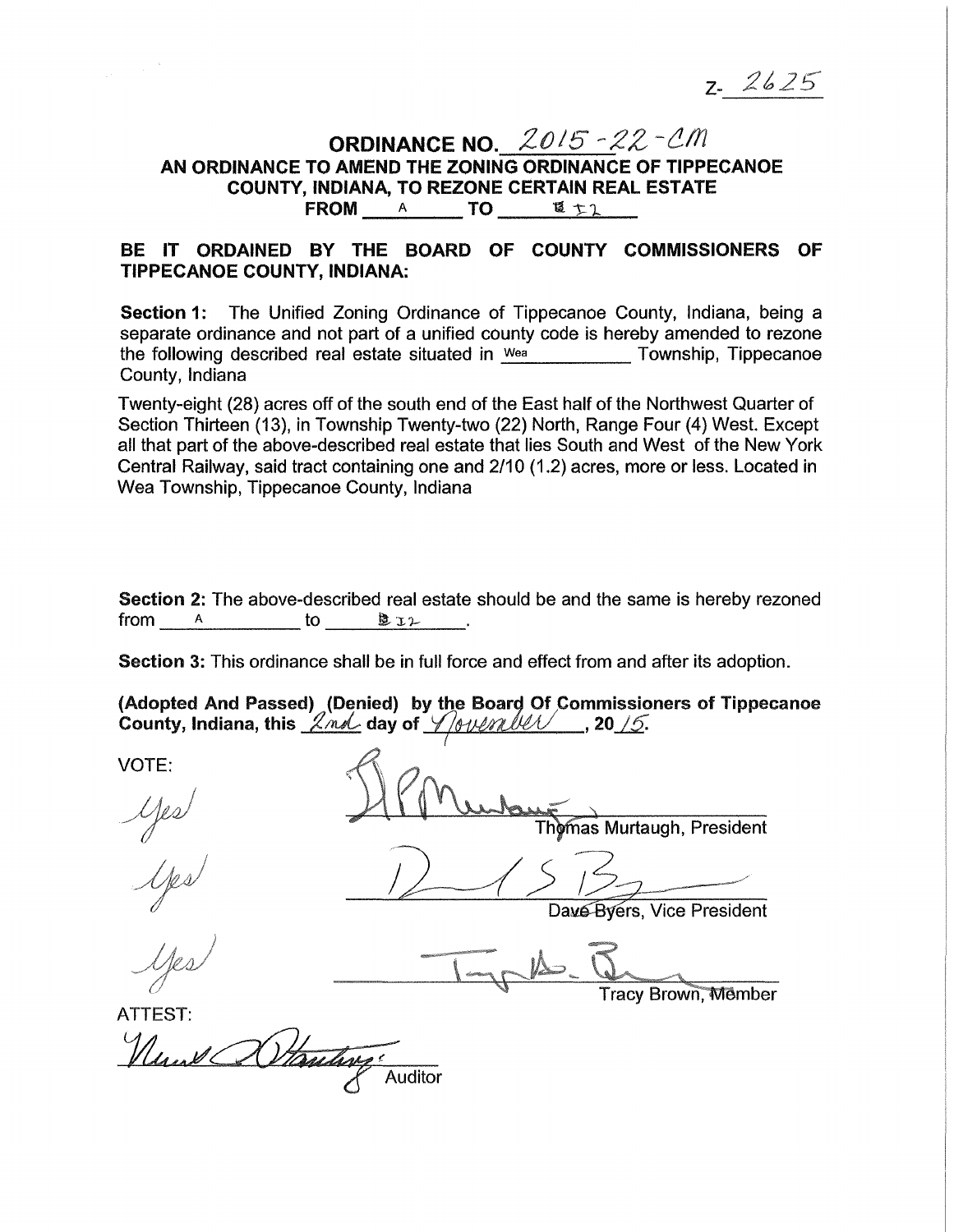# 

 $\sim 100$  km s  $^{-1}$ 

 $\label{eq:2.1} \frac{1}{\sqrt{2\pi}}\int_{\mathbb{R}^3}\frac{1}{\sqrt{2\pi}}\int_{\mathbb{R}^3}\frac{1}{\sqrt{2\pi}}\int_{\mathbb{R}^3}\frac{1}{\sqrt{2\pi}}\int_{\mathbb{R}^3}\frac{1}{\sqrt{2\pi}}\int_{\mathbb{R}^3}\frac{1}{\sqrt{2\pi}}\int_{\mathbb{R}^3}\frac{1}{\sqrt{2\pi}}\int_{\mathbb{R}^3}\frac{1}{\sqrt{2\pi}}\int_{\mathbb{R}^3}\frac{1}{\sqrt{2\pi}}\int_{\mathbb{R}^3}\frac{1$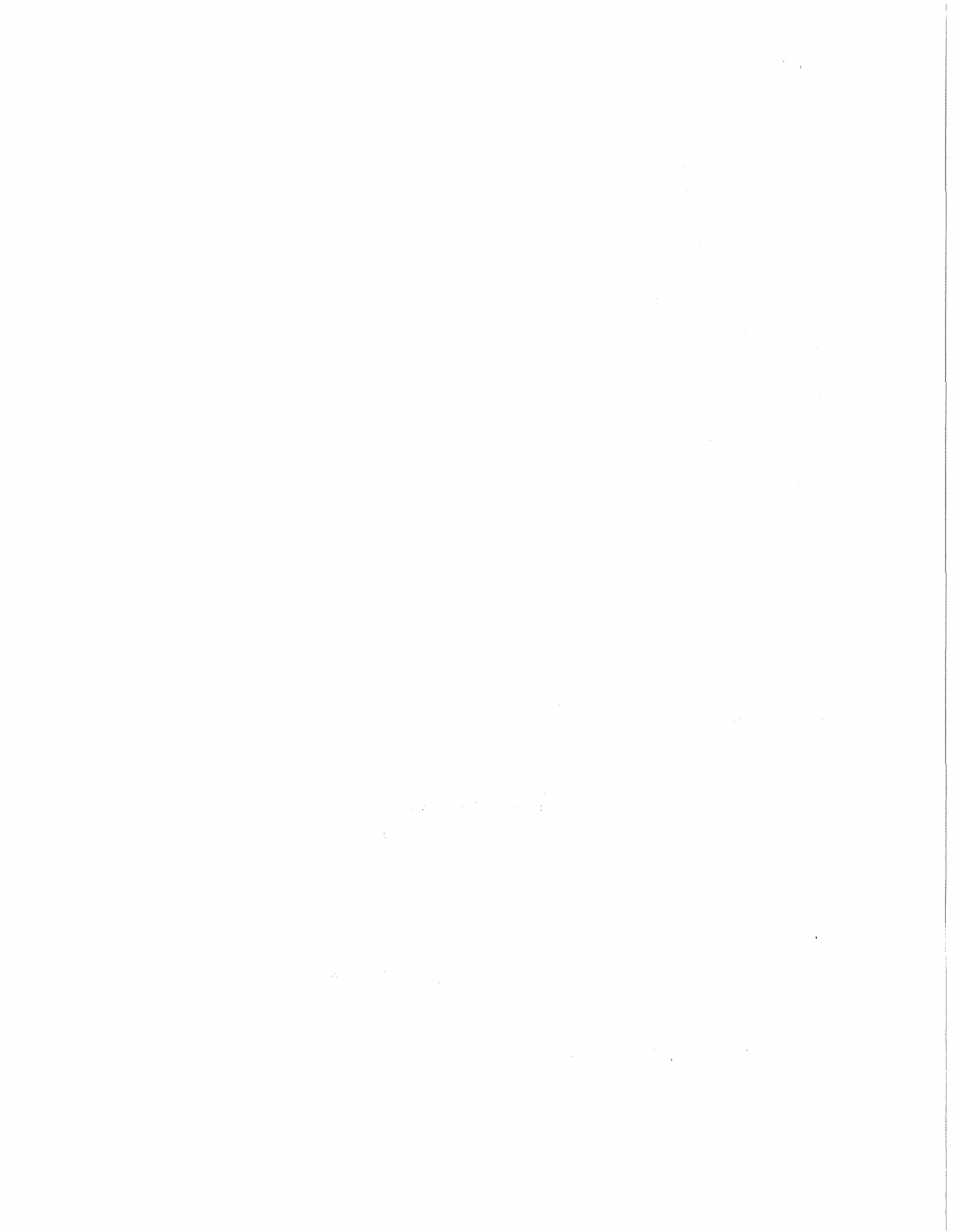THE *ea* 

of TIPPECANOE COUNTY

20 NORTH 3RD STREET LAFAYETTE, INDIANA 47901-1209

(765) 423-9242 (765) 423-9154 [FAX] www.tippecanoe.in.gov/ape

SALLIE DELL FAHEY EXECUTIVE DIRECTOR

October 22, 2015 Ref. No.: 15-242

Tippecanoe County Commissioners 20 North 3rd Street Lafayette, IN 47901

#### **CERTIFICATION**

#### RE: **Z-2625--KARRIE J. OLIVE (A to 12):**

Petitioner is requesting rezoning of 26.8 acres located at the northwest corner of CR 450 S and CR 450 E, more specifically 4320 S CR 450 E, Wea 13 (NW) 22-4. CONTINUED FROM THE SEPTEMBER APC MEETING DUE TO A FAILURE TO SUBMIT THE REQUIRED PAPERWORK

Dear Commissioners:

As Secretary to the Area Plan Commission of Tippecanoe County, I do hereby certify that at a public hearing held on October 21, 2015 the Area Plan Commission of Tippecanoe County voted 13 yes - 0 no on the motion to rezone the subject real estate from A to 12. Therefore, the Area Plan Commission of Tippecanoe County recommends to the Tippecanoe County Commissioners that the proposed rezoning ordinance be APPROVED for the property described in the attachment.

Public Notice has been given that this petition will be heard before the Tippecanoe County Commissioners at their November 2, 2015 regular meeting. Petitioners or their representatives must appear to present their case.

Julie Du Fory (// Sallie Dell Fahey Executive Director

SDF/lmu

Enclosures: Staff Report & Ordinances

cc: Karrie Olive Timothy & Tera Driscol Mike Wolf, Tippecanoe County Building Commissioner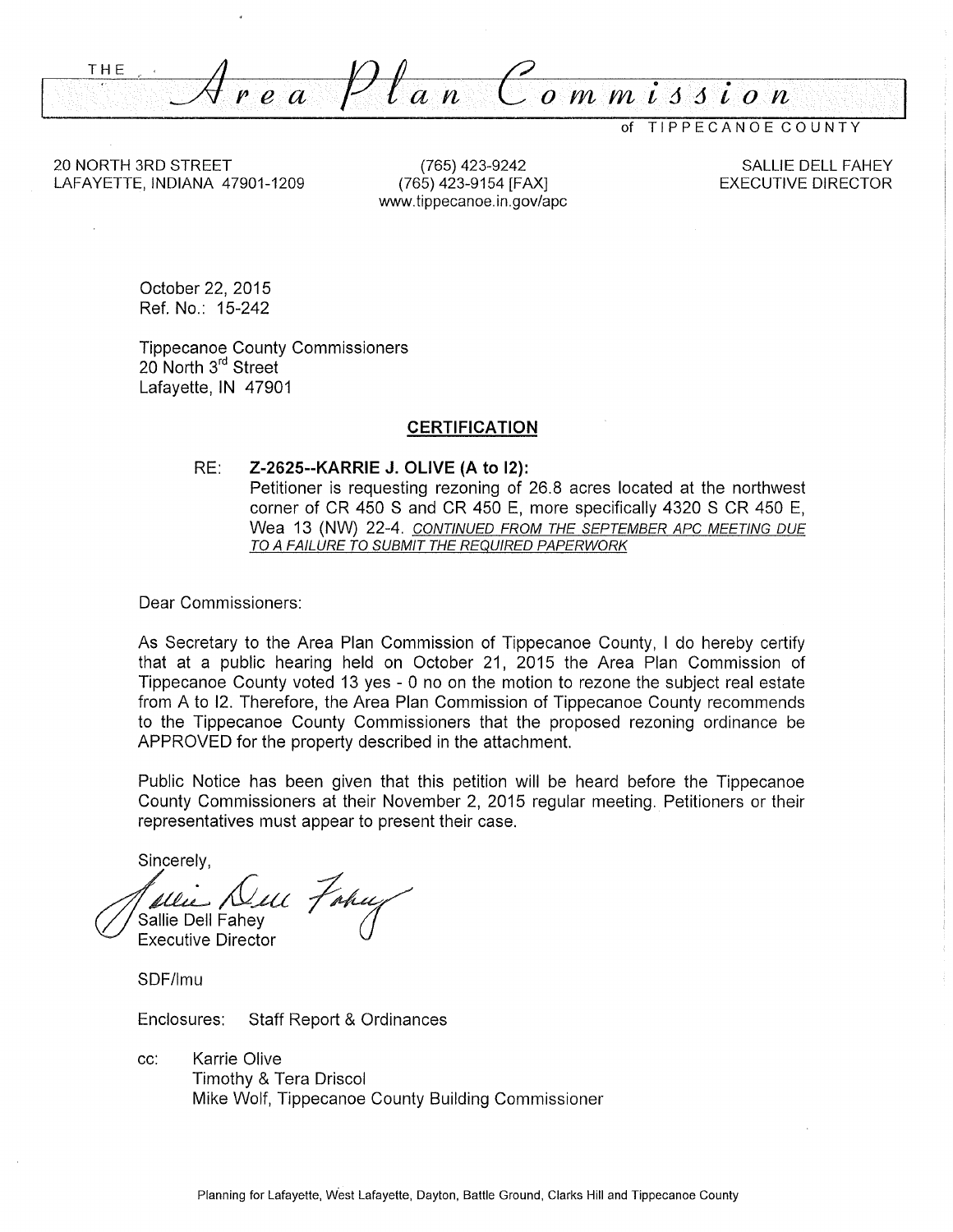$\label{eq:2} \begin{split} \mathcal{F}^{\text{max}}_{\text{max}}(\mathbf{y}_{\text{max}}) = \mathcal{F}^{\text{max}}_{\text{max}} \\ \mathcal{F}^{\text{max}}_{\text{max}}(\mathbf{y}_{\text{max}}) = \mathcal{F}^{\text{max}}_{\text{max}}(\mathbf{y}_{\text{max}}) \end{split}$ 

 $\sim 10^{-1}$ 

 $\sim$   $\sim$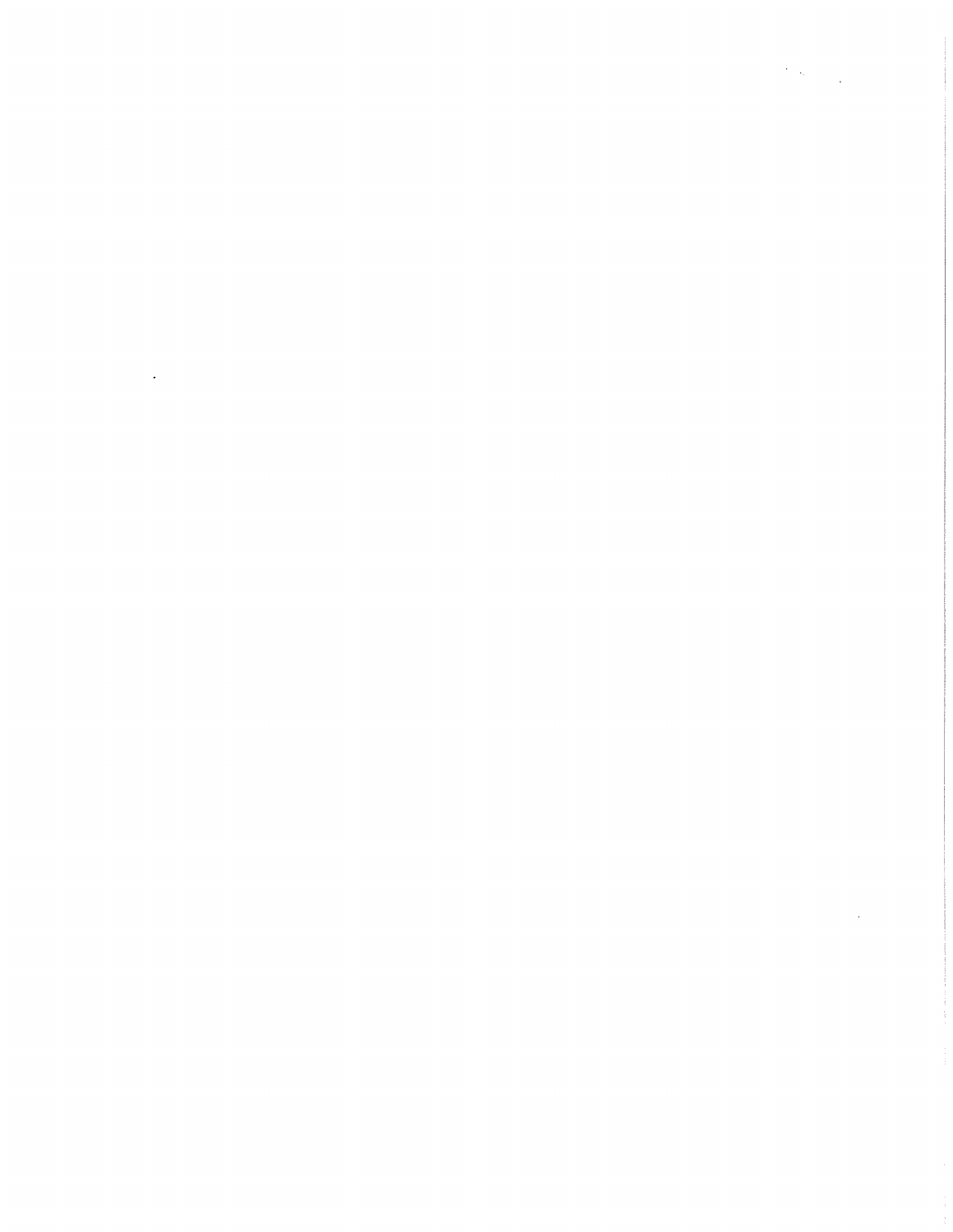Z-2625 KARRIE J. OLIVE (A to 12)

 $\hat{\mathbf{r}}_i = \hat{\mathbf{r}}_i$  .

STAFF REPORT September 10, 2015

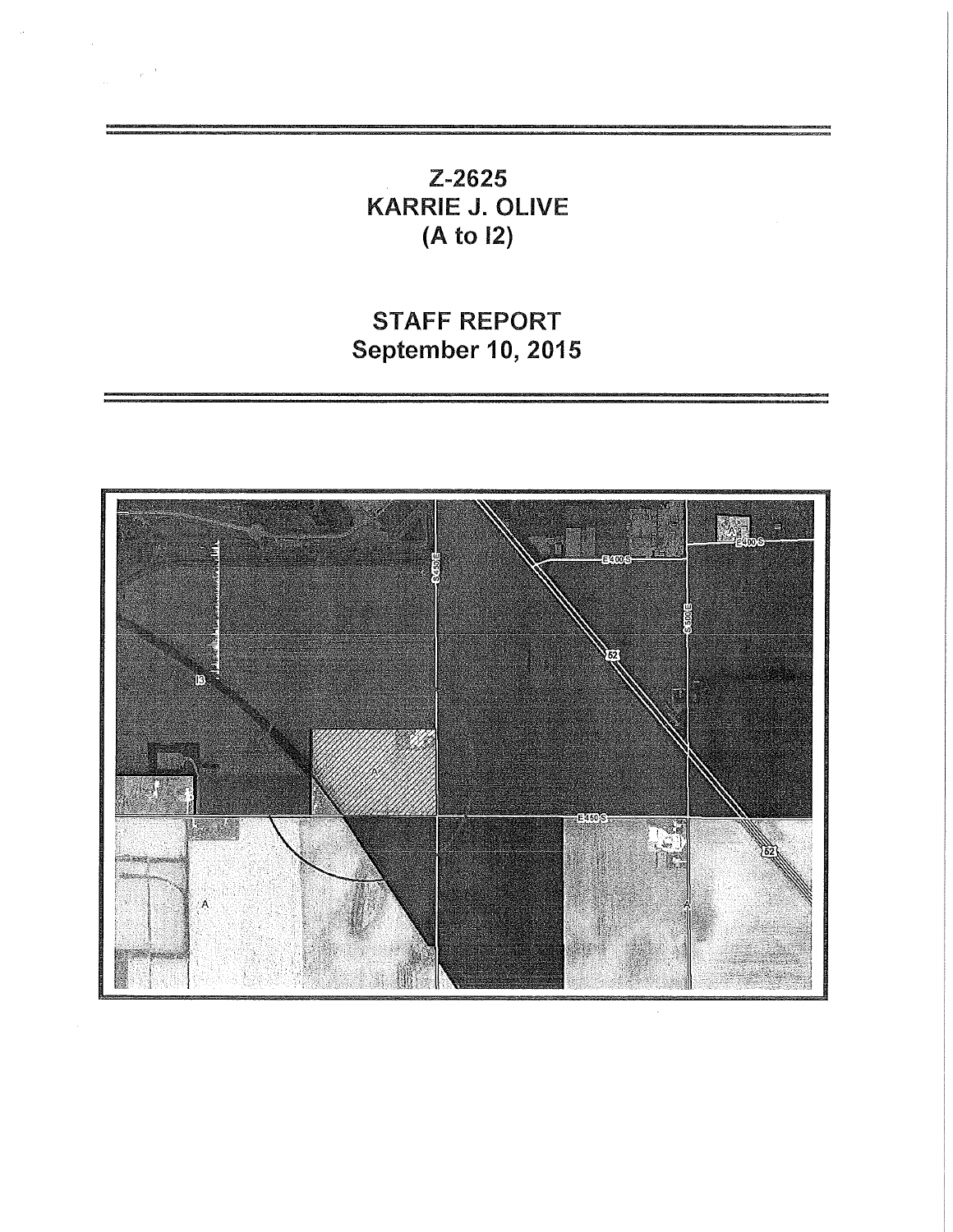$\label{eq:2.1} \frac{1}{\left\| \left( \frac{1}{\sqrt{2}} \right)^2 \right\|_{\mathcal{H}^1}^2} \leq \frac{1}{\sqrt{2}} \sum_{i=1}^{\infty} \frac{1}{\sqrt{2}} \left( \frac{1}{\sqrt{2}} \right)^2 \left( \frac{1}{\sqrt{2}} \right)^2.$ 

 $\hat{\mathcal{L}}$ 

 $\mathcal{L}(\mathcal{L}^{\mathcal{L}})$  and  $\mathcal{L}^{\mathcal{L}}$  and  $\mathcal{L}^{\mathcal{L}}$ 

 $\label{eq:2.1} \frac{1}{\sqrt{2}}\left(\frac{1}{\sqrt{2}}\right)^{2} \left(\frac{1}{\sqrt{2}}\right)^{2} \left(\frac{1}{\sqrt{2}}\right)^{2} \left(\frac{1}{\sqrt{2}}\right)^{2} \left(\frac{1}{\sqrt{2}}\right)^{2} \left(\frac{1}{\sqrt{2}}\right)^{2} \left(\frac{1}{\sqrt{2}}\right)^{2} \left(\frac{1}{\sqrt{2}}\right)^{2} \left(\frac{1}{\sqrt{2}}\right)^{2} \left(\frac{1}{\sqrt{2}}\right)^{2} \left(\frac{1}{\sqrt{2}}\right)^{2} \left(\$ 

 $\sim 400$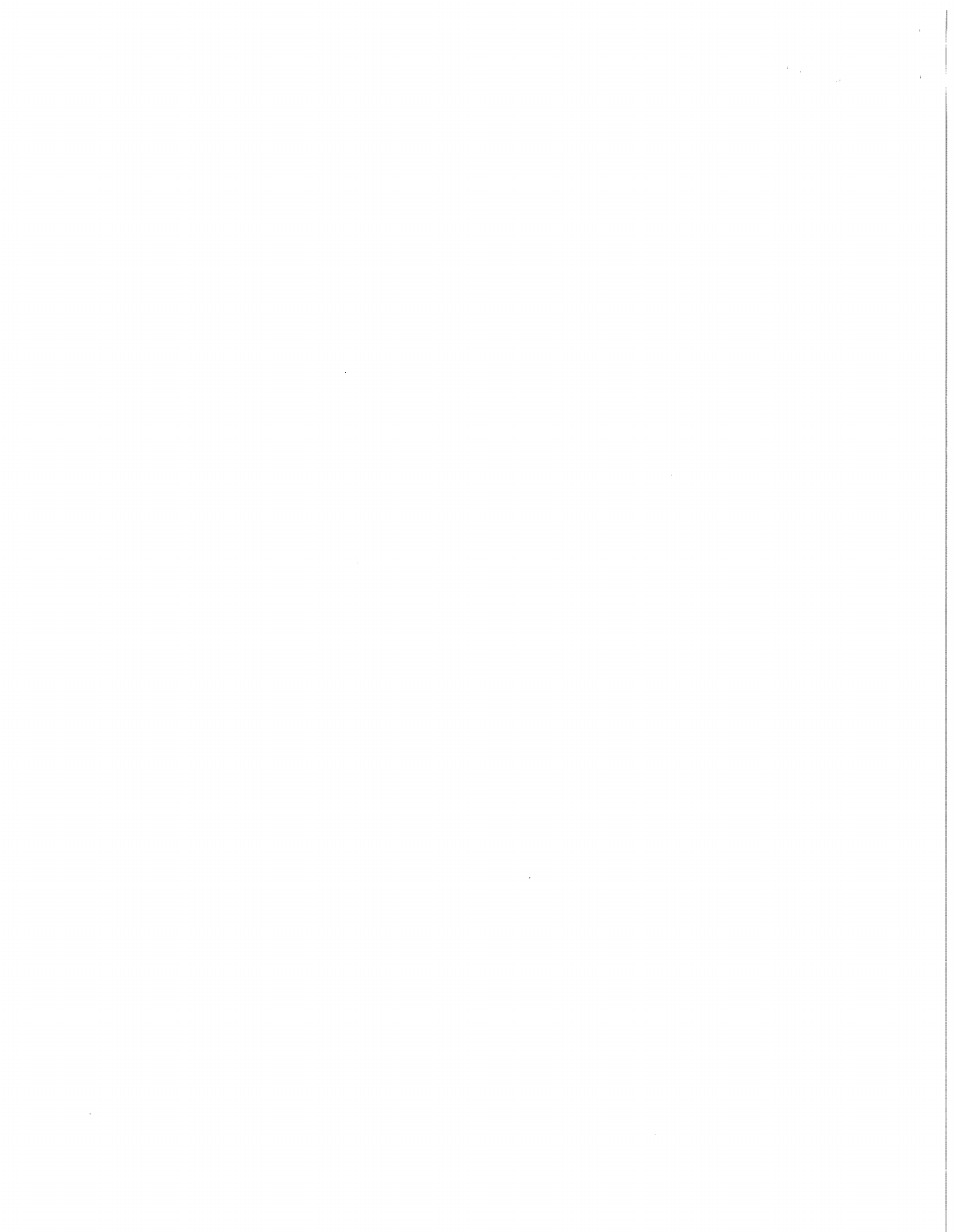Z=2625 KARRIE J. OLIVE A TO 12

Staff Report September 10, 2015

### REQUEST MADE, PROPOSED USE, LOCATION:

Petitioner, with consent of owner, is requesting a rezone of 26.8 acres from A to 12 for a proposed towing automotive business (SIC 754). The site is located along CR 450 East (recently renamed to Turbine Trail) at the northwest corner of its intersection with CR 450 South and commonly known as 4320 S 450 East, Wea 13 (NW) 22-4.

#### ZONING HISTORY AND AREA ZONING PATTERNS:

Originally this tract of land was part of a larger overall rezone of 1,400 acres from A to 13 sponsored by Greater Lafayette Progress, Inc. (now Greater Lafayette Commerce, Z-1715). Then in 2010, the owners of the property successfully petitioned A zoning for their land, citing that Agricultural zoning would allow a better marketing potential. Against staff's recommendation, the County Commissioners rezoned the site back to A (Z-2441). One year later the property sold, and now the petitioner, who is buying on contract from the current owner, requires Industrial zoning for their towing business.

Land surrounding this property in all direction is zoned 13 except for the 1.2 acres on the southwest side of the subject tract which is zoned A. These 1.2 acres are located on the west side of the railroad corridor making it less attractive for industrial development and have always retained its original A zoning.

#### AREA LAND USE PATTERNS:

The property in question is mostly farmed except for the northeast corner which contains a single-family home and a large accessory building. Land in all directions is currently in row crop production. About  $\frac{1}{2}$  mile to the north is the GE Aviation plant under construction as well as Nanshan. Robert's Ridge, a single-family subdivision, is located about 1/2 mile to the west along CR 450 S.

#### TRAFFIC AND TRANSPORTATION:

The site is located at the northwest corner of the intersection of CR 450 South and 450 East (recently renamed to Turbine Trail). The home has a wide gravel driveway onto 450 East as well as a large graveled parking lot. The proposed use (automobile towing - SIC 754) requires 4 spaces (1 space per employee plus 1 space per 200 sq. ft. of office area). Sufficient room is available on site to meet this requirement. Parking spaces, maneuvering aisles and the driveway are required to be paved in the 12 zone.

 $\overline{1}$